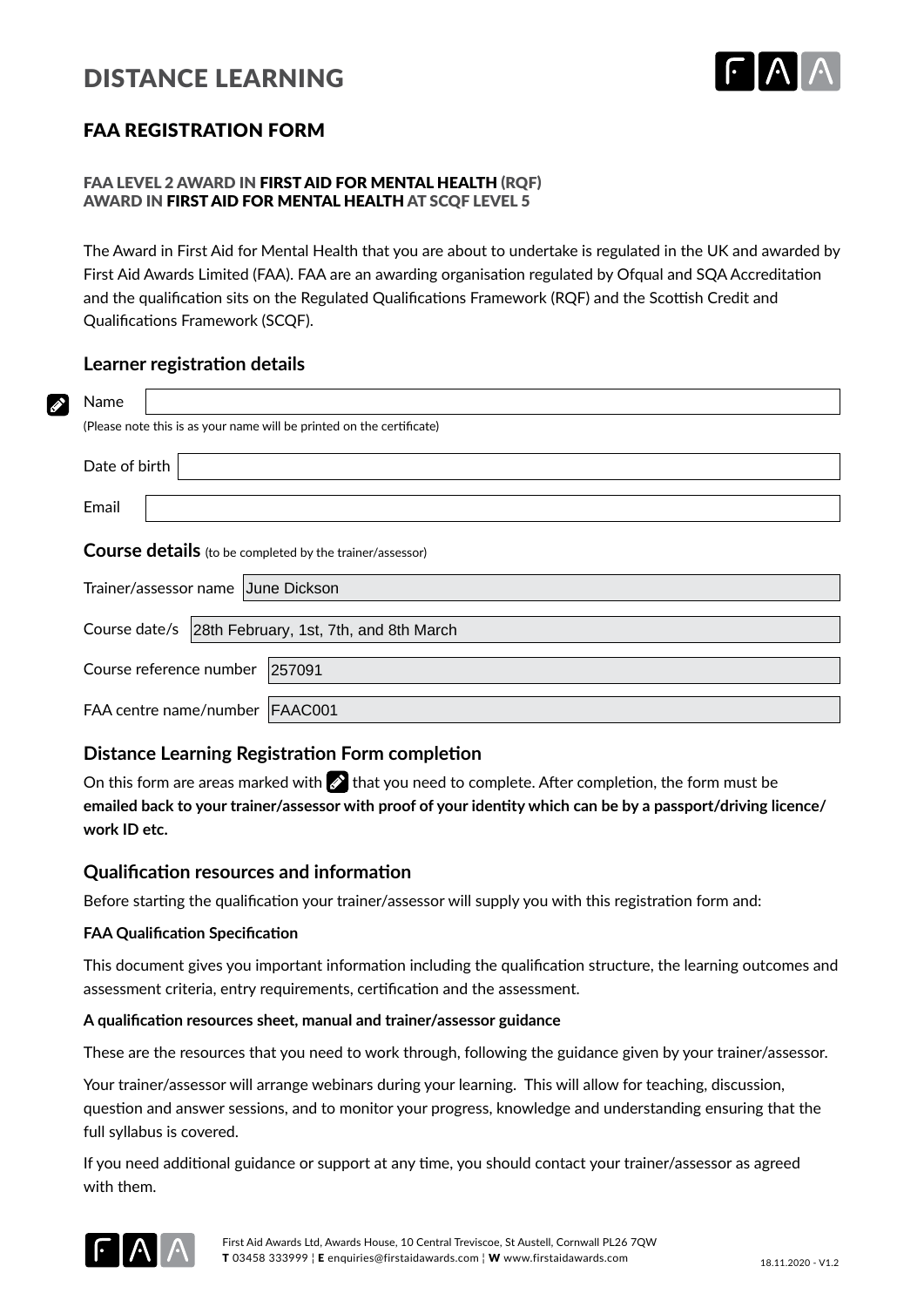

Your trainer/assessor may provide you with additional resources to improve your learning experience.

It is also beneficial for you to undertake additional independent learning for example, by doing your own research on the internet.

#### **FAA Course Evaluation**

You will be asked to complete a course evaluation at the end of the course. Course evaluations are an important source of quality assurance for both the FAA centre and FAA so please take the time to give us your valuable feedback.

#### **Your assessment**

The qualification is assessed through video conferencing software by professional discussion with your trainer/ assessor and practical demonstration of the application of the first aid action plan for mental health.

You must successfully pass both parts of the assessment to be awarded the qualification.

Professional discussion is a structured conversation between yourself and your trainer/assessor enabling them to gain a clear indication of your knowledge and understanding relating to the learning outcomes and assessment criteria for the qualification – FAA Learning Outcomes and Assessment Criteria. Please allow up to 40 minutes for completion of the professional discussion.

Practical demonstration of the application of the first aid action plan for mental health will be assessed during the course.

Your trainer/assessor will inform you of your assessment date and how the assessment will be conducted.

## **Reasonable adjustments**

 $\mathscr{L}$ 

As part of our Equal Opportunities Policy, FAA and FAA centres are committed to ensuring that there is no discrimination in the provision of our services. A reasonable adjustment can be given to someone who has a disability, medical condition or learning need that may affect them during the course.

However, due to this being a distance learning qualification and the level of unsupervised learning required, a learner must have the literacy skills to be able to read and understand the manual and any additional resources.

If you have a disability, medical condition or learning need that you feel may affect you during the course please enter the details below ...

For trainer/assessor use only – please refer to the FAA Reasonable Adjustments Policy and detail any reasonable adjustment made for this learner …